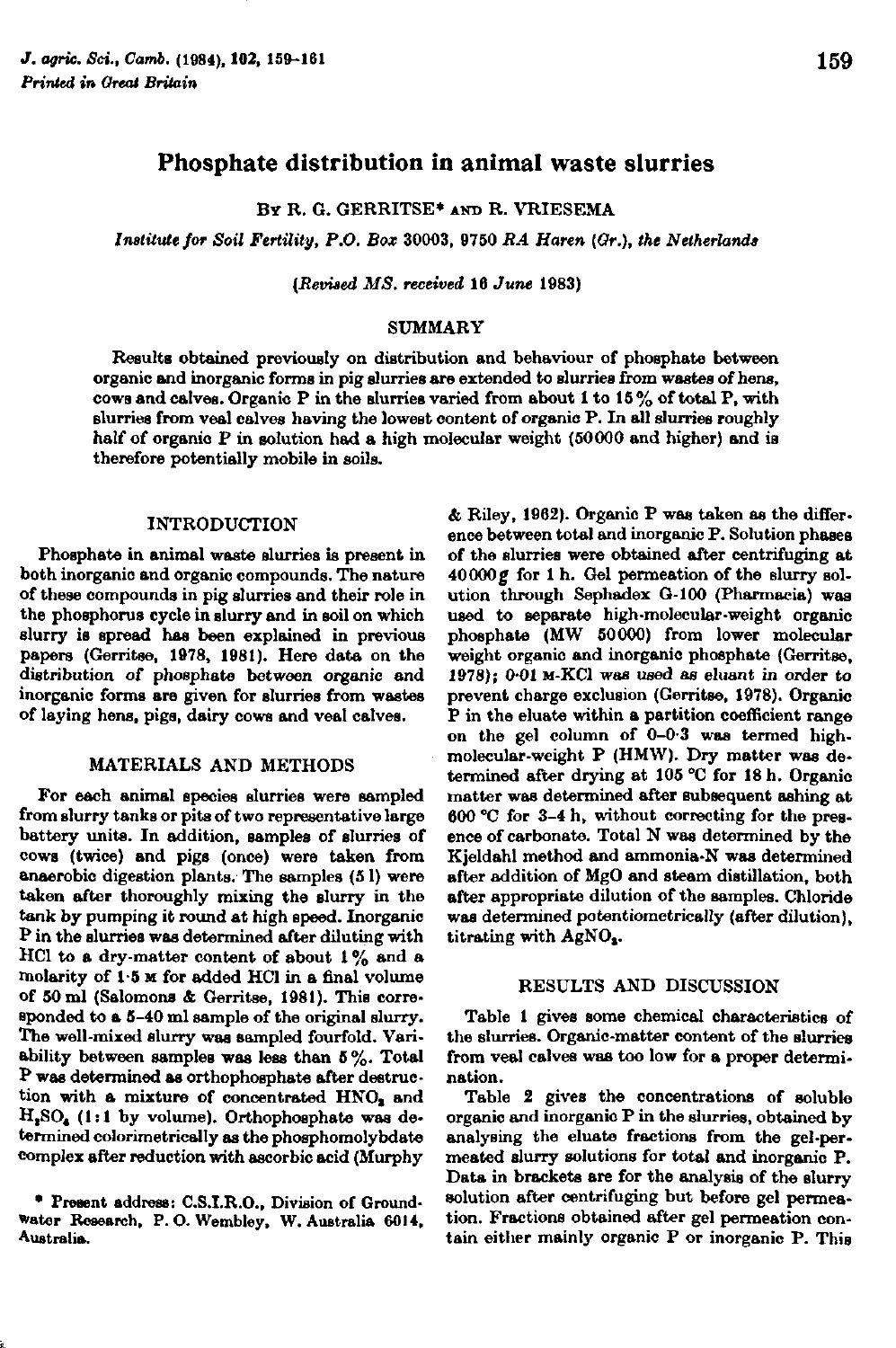|                  | Dry      | Organic               |           |           |                                         |     |        |
|------------------|----------|-----------------------|-----------|-----------|-----------------------------------------|-----|--------|
| Slurry           | matter   | matter                | $NH_{4}N$ | Organic N | $NH_{4} N$                              |     | $Cl^-$ |
| from             | (%)      | $(%)^*$               | $(%)^*$   | $(9)$ *   | $(\%$ of total N)                       | pН  | (mg/l) |
| Hens             |          |                       |           |           |                                         |     |        |
| 1                | $10 - 4$ | 72.6                  | 7.0       | 2.0       | 78                                      | 6.9 | 1470   |
| $\overline{2}$   | $13 - 2$ | $67 - 4$              | $5 - 7$   | 1.6       | 78                                      | 68  | 1630   |
| Pigs             |          |                       |           |           |                                         |     |        |
| 1                | $10-8$   | 68.9                  | 4.8       | $2 - 4$   | 67                                      | 7.2 | 1700   |
| $\boldsymbol{2}$ | $5-3$    | $65 - 7$              | 7.4       | 2.3       | 76                                      | 7.2 | 1270   |
| 3†               | 5.6      | 58-7                  | $9 - 8$   | 2.8       | 78                                      | 7-8 | 1620   |
| Cows             |          |                       |           |           |                                         |     |        |
| 1                | $9 - 7$  | 71.5                  | $3-3$     | $2 - 1$   | 61                                      | 75  | 1970   |
| $\boldsymbol{2}$ | 0.2      | $68 - 6$              | $3-6$     | $1-6$     | 70                                      | 77  | 2850   |
| 3 <sub>1</sub>   | $8-2$    | 69.9                  | 4.2       | 2.6       | 62                                      | 77  | 2170   |
| $4\dagger$       | $7 - 3$  | $66 - 5$              | 4.9       | $2-3$     | 68                                      | 78  | 3380   |
| Calves           |          |                       |           |           |                                         |     |        |
| 1                | $1-0$    |                       | $9-6$     | $2 - 4$   | 80                                      | 7.8 | 1270   |
| $\overline{2}$   | 0.9      |                       | 14.9      | 1.6       | 90                                      | 8.1 | 2030   |
|                  | ۰        | * Of oven-dry matter. |           |           | <sup>†</sup> After anaerobic digestion. |     |        |

## Table 1. *Characteristics of the slurries*

Table 2. *Composition of the solution phase of the slurries (mg P<sub>)</sub>* 

|                         | Total inorganic P |          | Total organic P |                  |          |
|-------------------------|-------------------|----------|-----------------|------------------|----------|
| Slurry from             |                   |          |                 |                  | $P_{HW}$ |
| Hens                    |                   |          |                 |                  |          |
| 1                       | 39                | (34)     | 15              | (10)             | 5        |
| $\overline{\mathbf{2}}$ | 5                 | (17)     | 18              | (13)             | 10       |
| Pigs                    |                   |          |                 |                  |          |
|                         | 237               | (240)    | 22              | (20)             | 13       |
| 2                       | 33                | (38)     | 20              | (10)             | 8        |
| $3*$                    | 330               | (310)    | 6               | (10)             | 3        |
| Cows                    |                   |          |                 |                  |          |
| 1                       |                   | (12)     | 38              | (22)             | 15       |
| 2                       | 10                | (11)     | 44              | (32)             | 22       |
| $3*$                    | 2                 | (8)      | 45              | (23)             | 16       |
| $4*$                    | 10                | $^{(6)}$ | 36              | (32)             | 25       |
| Calves                  |                   |          |                 |                  |          |
| 1                       | 28                | (26)     | 5               | $\left(1\right)$ | 1        |
| $\overline{\mathbf{2}}$ | 193               | (187)    | 5               | (3)              | $2 - 5$  |

\* After anaerobic digestion.

Data in parentheses were determined directly in the slurry solution ; other data were determined after gel permeation of the slurry solutions.

 $P_{H\text{MW}}$  = organic P in the high-molecular weight fraction of the slurry solution.

improves both accuracy and precision of the P analysis. Also the easier destruction of the gel permeate fractions and absence of turbidity when analysing for inorganic P improves accuracy.

Table 3 gives the total organic and inorganic P, and soluble inorganic, organic and high-molecularweight (HMW) organic P in the slurries, as a percentage of oven-dry matter. Organic P in the

various animal waste slurries ranged from less than 0 1 to 0-3% (Table 3) of dry matter, or from about 1 to  $15\%$  of the total P. The concentration of dissolved organic P varied from a low of 5 mg P/l in veal calf slurry to a high of 50 mg P/l in cow slurry (Table 2). About 50% of the dissolved organic  $P$ was of high molecular weight (Table 3). In previous research (Gerritse, 1981), only this HMW-P was